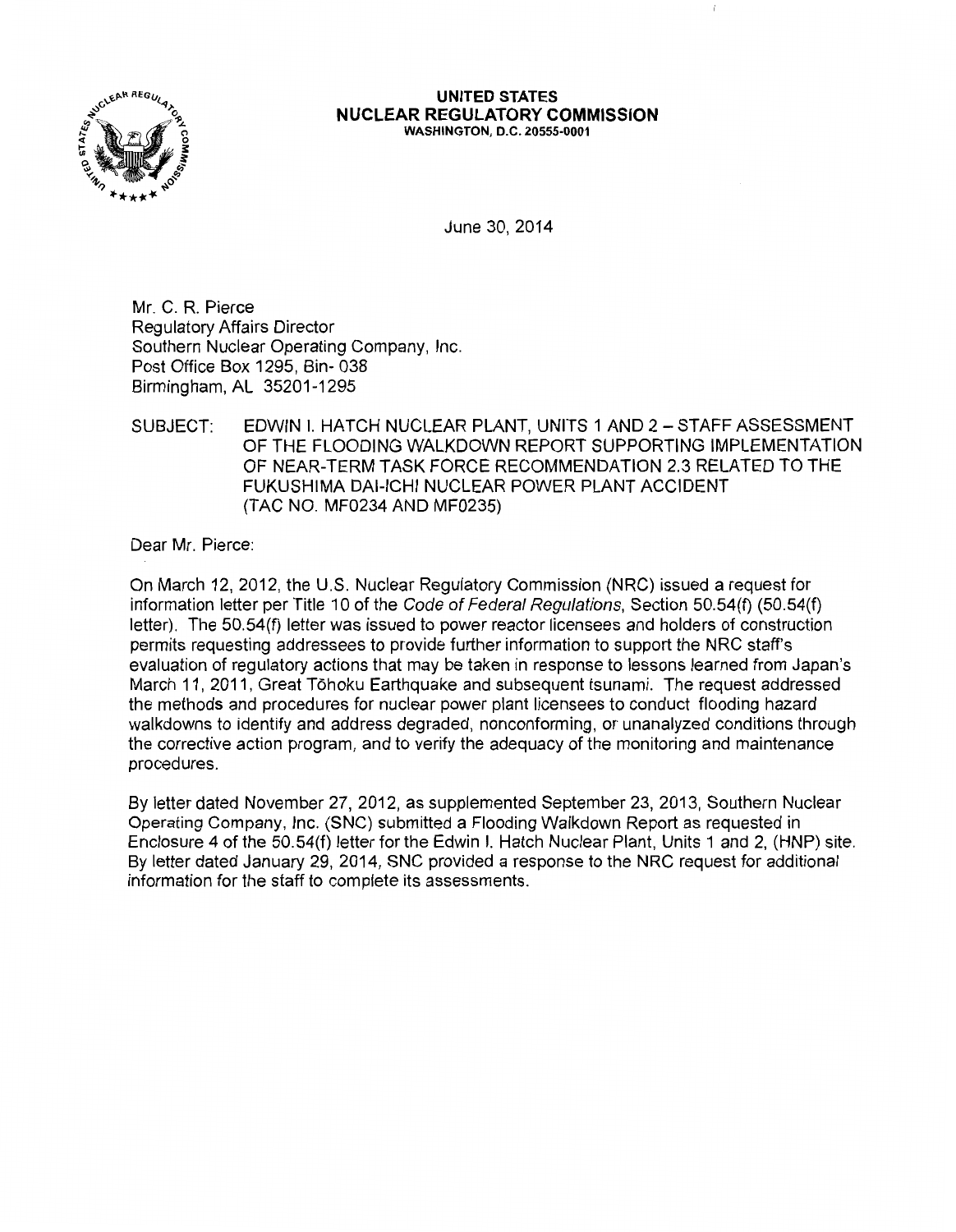$C.$  Pierce  $-2-$ 

The NRC staff reviewed the information provided and, as documented in the enclosed staff assessment, determined sufficient information was provided to be responsive to Enclosure 4 of the 50.54(f) letter.

Sincerely,

Robert Mortin

Plant Licensing Branch 11-1 Division of Operating Reactor Licensing Office of Nuclear Reactor Regulation

 $\mathbb{I}$ 

Docket No. 50-321 and 50-366

Enclosure: Staff Assessment of Flooding Walkdown Report

cc w/encl: Distribution via Listserv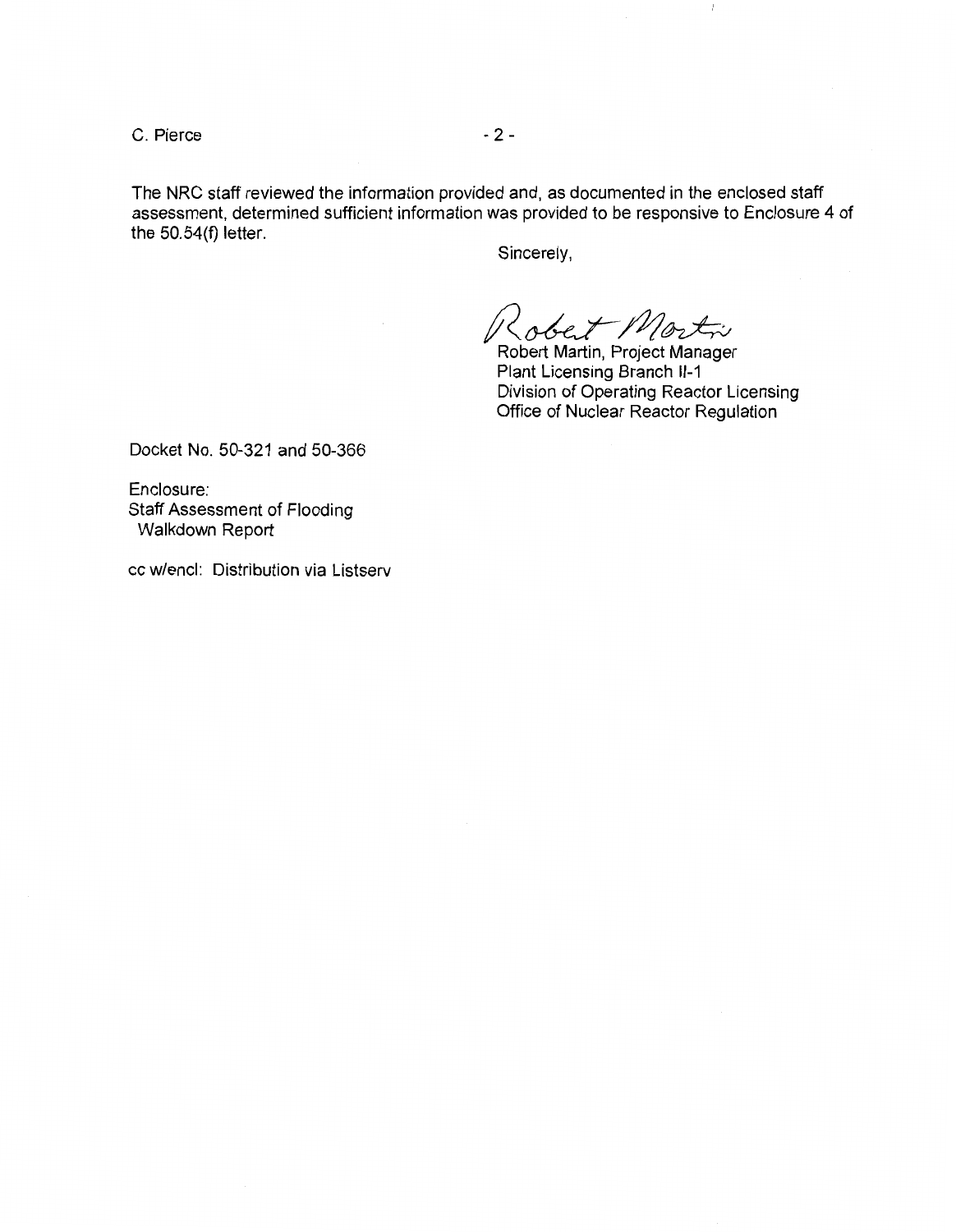# STAFF ASSESSMENT OF FLOODING WALKDOWN REPORT

# NEAR-TERM TASK FORCE RECOMMENDATION 2.3 RELATED TO

# THE FUKUSHIMA DAI-ICHI NUCLEAR POWER PLANT ACCIDENT

# SOUTHERN NUCLEAR OPERATING COMPANY, INC.

# EDWIN I. HATCH NUCLEAR PLANT, UNITS 1 AND 2

# DOCKET NOS. 50-321 AND 50-366

# 1.0 INTRODUCTION

On March 12, 2012,<sup>1</sup> the U.S. Nuclear Regulatory Commission (NRC) issued a request for information per Title 10 of the Code of Federal Regulations, Section 50.54(f) (50.54(f) letter) to all power reactor licensees and holders of construction permits in active or deferred status. The request was part of the implementation of lessons learned from the accident at the Fukushima Dai-ichi nuclear power plant. Enclosure 4, "Recommendation 2.3: Flooding,"<sup>2</sup> to the 50.54(f) letter requested licensees to conduct flooding walkdowns to identify and address degraded, nonconforming, or unanalyzed conditions using the corrective action program (CAP), verify the adequacy of monitoring and maintenance procedures, and report the results to the NRC.

The 50.54(f) letter requested licensees to include the following:

- a. Describe the design basis flood hazard level(s) for all flood-causing mechanisms, including groundwater ingress.
- b. Describe protection and migration features that are considered in the licensing basis evaluation to protect against external ingress of water into structures, systems, and components (SSCs) important to safety.
- c. Describe any warning systems to detect the presence of water in rooms important to safety.
- d. Discuss the effectiveness of flood protection systems and exterior, incorporated, and temporary flood barriers. Discuss how these systems and barriers were evaluated using the acceptance criteria developed as part of Requested Information item 1.h.
- e. Present information related to the implementation of the walkdown process (e.g., details of selection of the walkdown team and procedures) using the documentation template

<sup>&</sup>lt;sup>1</sup> ADAMS Accession No. ML12053A340.

<sup>&</sup>lt;sup>2</sup> ADAMS Accession No. ML12056A050.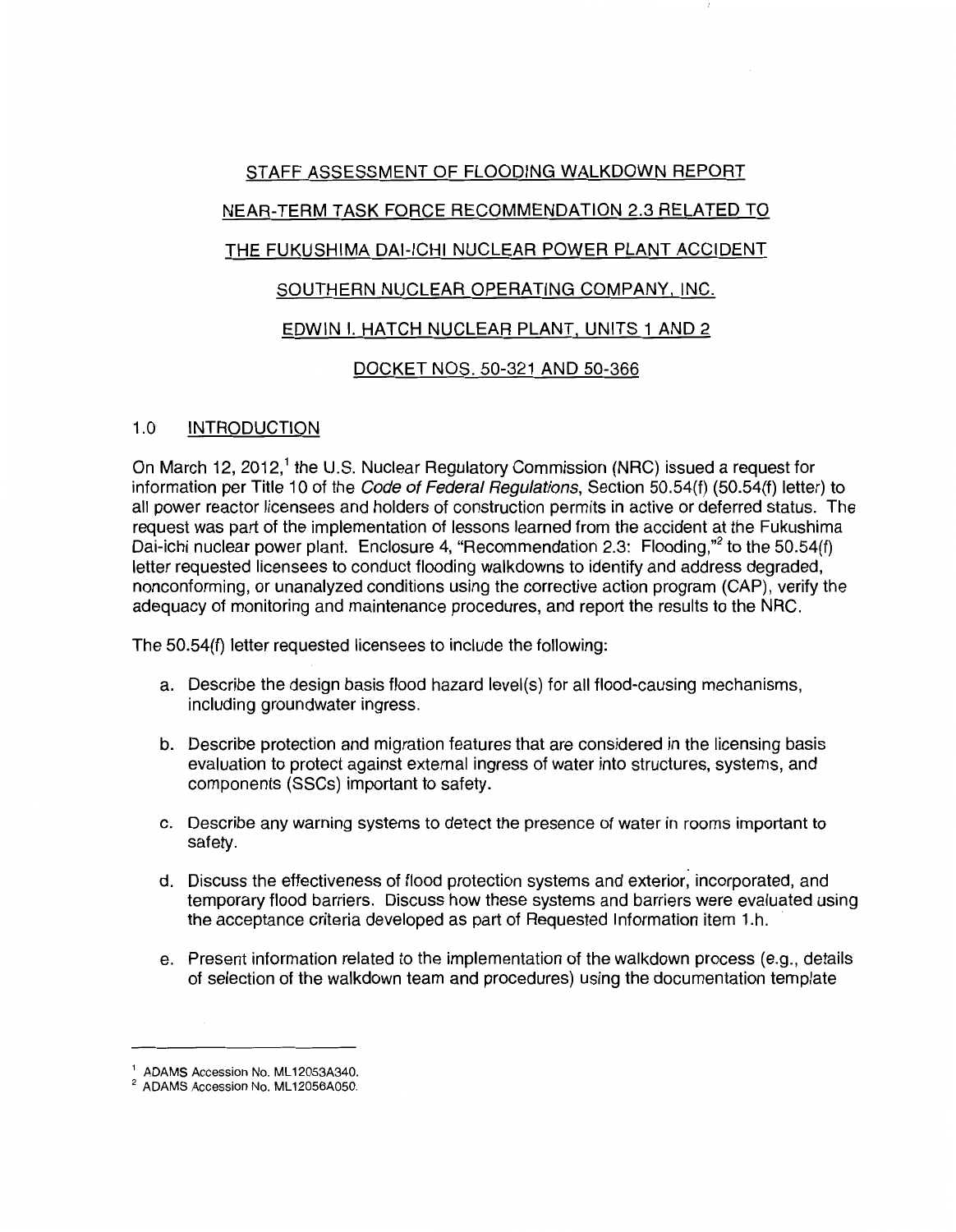discussed in Requested Information item 1.j, including actions taken in response to the peer review.

- f. Results of the walkdown including key findings and identified degraded, nonconforming, or unanalyzed conditions. Include a detailed description of the actions taken or planned to address these conditions using guidance in Regulatory Issues Summary 2005-20, Revision 1, Revision to the NRC Inspection Manual Part 9900 Technical Guidance, "Operability Conditions Adverse to Quality or Safety," including entering the condition in the corrective action program.
- g. Document any cliff-edge effects identified and the associated basis. Indicate those that were entered into the corrective action program. Also include a detailed description of the actions taken or planned to address these effects.
- h. Describe any other planned or newly installed flood protection systems or flood mitigation measures including flood barriers that further enhance the flood protection. Identify results and any subsequent actions taken in response to the peer review.

In accordance with the 50.54(f) letter, Enclosure 4, Required Response Item 2, licensees were required to submit a response within 180 days of the NRC's endorsement of the flooding walkdown guidance. By letter dated May 21, 2012,<sup>3</sup> the Nuclear Energy Institute (NEI) staff submitted NEI 12-07, Revision 0, "Guidelines for Performing Verification Walkdowns of Plant Flood Protection Features" to the NRC staff to consider for endorsement. By letter dated May 31, 2012, $4$  the NRC staff endorsed the walkdown guidance.

By letter dated November 27, 2012<sup>5</sup>, Southern Nuclear Operating Company, Inc. (SNC, the licensee), provided a response to Enclosure 4 of the 50.54(f) letter Required Response Item 2, for the Edwin I. Hatch Nuclear Plant, Units 1 and 2 (HNP). The licensee submitted a supplement dated September 23, 2013 $<sup>6</sup>$  in addition to the letter dated November 27, 2012. The</sup> NRC staff issued a request for additional information (RAI) to the licensee regarding the available physical margin (APM) dated December 23, 2013.<sup>7</sup> The licensee responded by letter dated January 29, 2014.<sup>8</sup>

The NRC staff evaluated the licensee's submittals to determine if the information provided in the walkdown report met the intent of the walkdown guidance and if the licensee responded appropriately to Enclosure 4 of the 50.54(f) letter.

<sup>&</sup>lt;sup>3</sup> ADAMS Package Accession No. ML121440522.

<sup>&</sup>lt;sup>4</sup> ADAMS Accession No. ML12144A142.

<sup>&</sup>lt;sup>5</sup> ADAMS Accession No. ML12333A148.

 $6$  ADAMS Accession No. ML 13266A367.

<sup>&</sup>lt;sup>7</sup> ADAMS Accession No. ML13325A891.

<sup>8</sup> ADAMS Accession No. ML14030A255.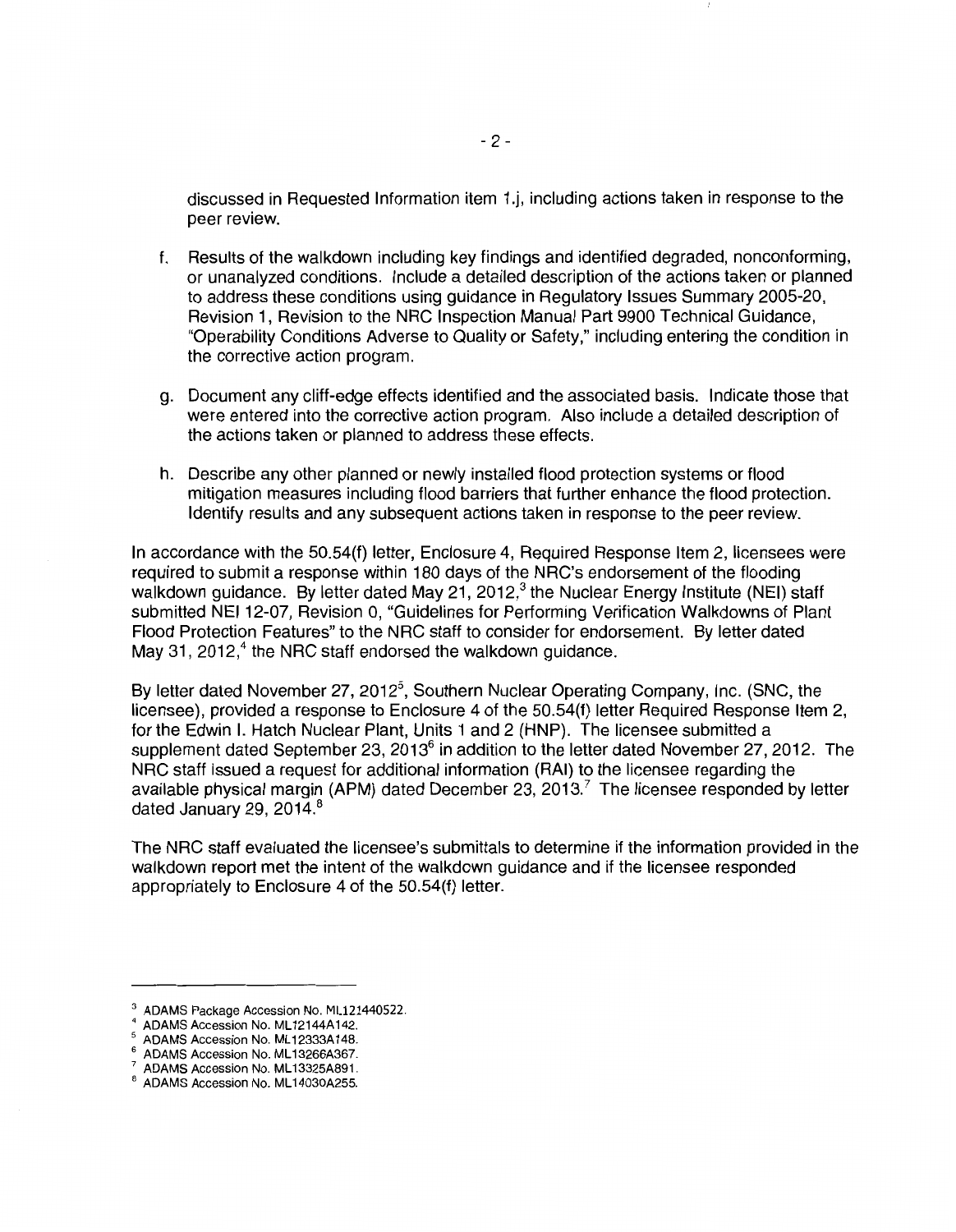# 2.0 REGULATORY EVALUATION

The SSCs important to safety in operating nuclear power plants are designed either in accordance with, or meet the intent of Appendix A to 10 CFR Part 50, General Design Criteria (GDC) 2: "Design Bases for Protection Against Natural Phenomena;" and Appendix A "Seismic and Geological Criteria for Nuclear Plants," to 10 CFR Part 100. GDC 2 states that SSCs important to safety at nuclear power plants shall be designed to withstand the effects of natural phenomena such as earthquakes, tornadoes, hurricanes, floods, tsunami, and seiches without loss of capability to perform their safety functions.

For initial licensing, each licensee was required to develop and maintain design bases that, as defined by 10 CFR 50.2, identify the specific functions to be performed by an SSC, and the specific values or ranges of values chosen for controlling parameters as reference bounds for the design.

The design bases for the SSCs reflect appropriate consideration of the most severe natural phenomena that have been historically reported for the site and surrounding area. The design bases also reflect sufficient margin to account for the limited accuracy, quantity, and period of time in which the historical data have been accumulated.

The current licensing basis (CLB) is the set of NRC requirements applicable to a specific plant, and a licensee's written commitments for ensuring compliance with, and operation within, applicable NRC requirements and the plant-specific design basis.

## 3.0 TECHNICAL EVALUATION

## 3.1 Design Basis Flooding Hazard {Edwin I. Hatch Nuclear Plant)

The licensee reported that the HNP site is considered to be a dry site per the definition provided in NRC Regulatory Guides 1.59 and 1.102. The design basis flood hazard for the site is flooding due to groundwater ingress. The nominal plant grade is 129 ft. MSL with a groundwater level ''flood" elevation of 122 ft. MSL. This elevation was selected for the basement wall design and buoyancy effects or as the design basis flood elevation. Safetyrelated equipment is protected from groundwater ingress by sealing each below-grade penetration.

The licensee also evaluated the flood hazard posed by a probable maximum precipitation (PMP) event (flood level not applicable), a probable maximum precipitation flood event (PMF) on the Altamaha River (108.3 ft. MSL with wave runup), and a dam break PMF (105.3 ft. MSL) resulting from breaching of three major upstream dams. The flood elevation for these flood hazards is lower in elevation than the flood elevation expected from groundwater sources, the licensee's design flood basis elevation. Neither the PMP or dam break PMF is limiting for plant design. The Altamaha River PMF is the basis for design for the intake structure but not limiting for the power block design.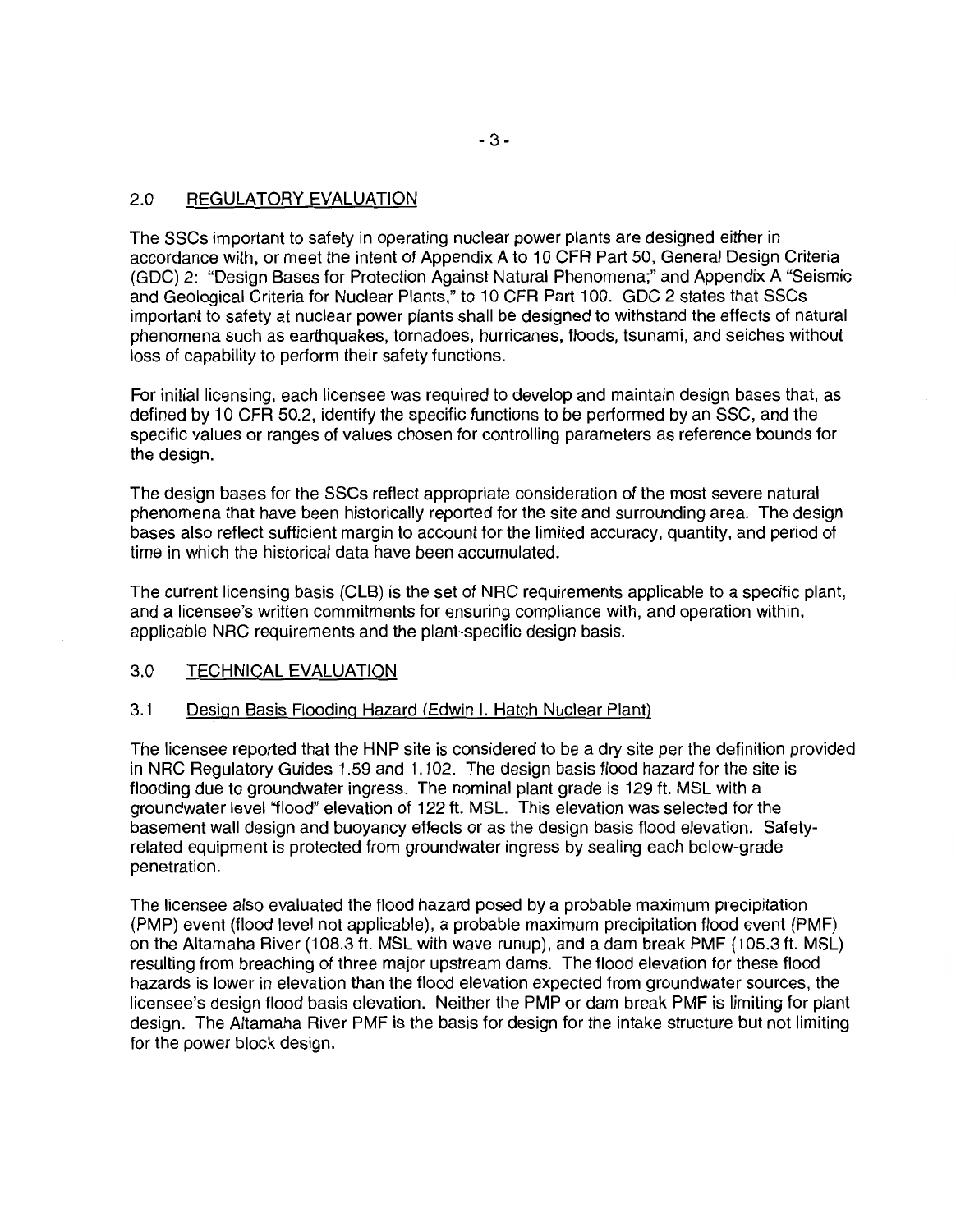The licensee reported that the HNP site is not near a large body of water, therefore flooding induced by surge, seiche, or tsunami is not possible. There is no modern record of freezing of the Altamaha River. Therefore, flooding due to these causes is screened out.

Based on its review, the NRC staff concludes that the licensee has described the design basis flood hazard level(s) as indicated in Requested Information item 2.a of the 50.54(f) letter, consistent with Appendix D, Walkdown Report, of the walkdown guidance.

# 3.2 Flood Protection and Mitigation

## 3.2.1 Flood Protection and Mitigation Description

The licensee reported that the current licensing basis flood protection is to an elevation of 129.5 ft. MSL (plant finished grade elevation). The licensee reports that none of the safety-related facilities at the HNP site are exposed to river flooding by the most severe flood at the site due to the nature of the topography. A maximum PMF event would create a wave crest no larger than 1 08.3 ft. MSL, which is below the plant finished floor elevation of 130 ft. MSL and below the maximum ground water level (122 ft. MSL).

The licensee stated that the pumps and motors of the intake, a safety-related structure, are located above the most severe PMF elevation. The reinforced concrete intake pump structure walls, which could be affected by the wave runup, are designed to withstand an impact load of 4,000 lbs. at a wind speed of 50 mph over a 25 ft<sup>2</sup> area. Water rising inside the intake structure well would not reach more than 108.3 ft. MSL, which is below the pump room floor. The residual heat removal service water pump discharge sleeves, which penetrate the wall between the pump well and valve pit, are required to be protected by seals. The foundation slabs and exterior walls of the safety-related structures are designed to prevent upward and lateral pressure caused by the maximum level flood.

The licensee indicates that during high river stages from a PMF on the Altamaha River, a temporary flattening of the gradient of the minor confined aquifer could occur. Regions next to the Altamaha River could be affected, but flooding would not extend to the plant due to the low permeability of a minor confined aquifer and the short duration of the flood.

## 3.2.2 Incorporated and Exterior Barriers

The licensee reported that the site has incorporated and/or exterior barriers that are permanently in-place, requiring no operator manual actions. These barriers include site grade elevation, topography, exterior walls, floors, penetration seals, waterstops, piping, and electrical tunnels.

## 3.2.3 Temporary Barriers and Other Manual Actions

The licensee reported that the site does not have manual actions such as sump pumps, portable pumps, or isolation and check valves that require operator action. Provisions for a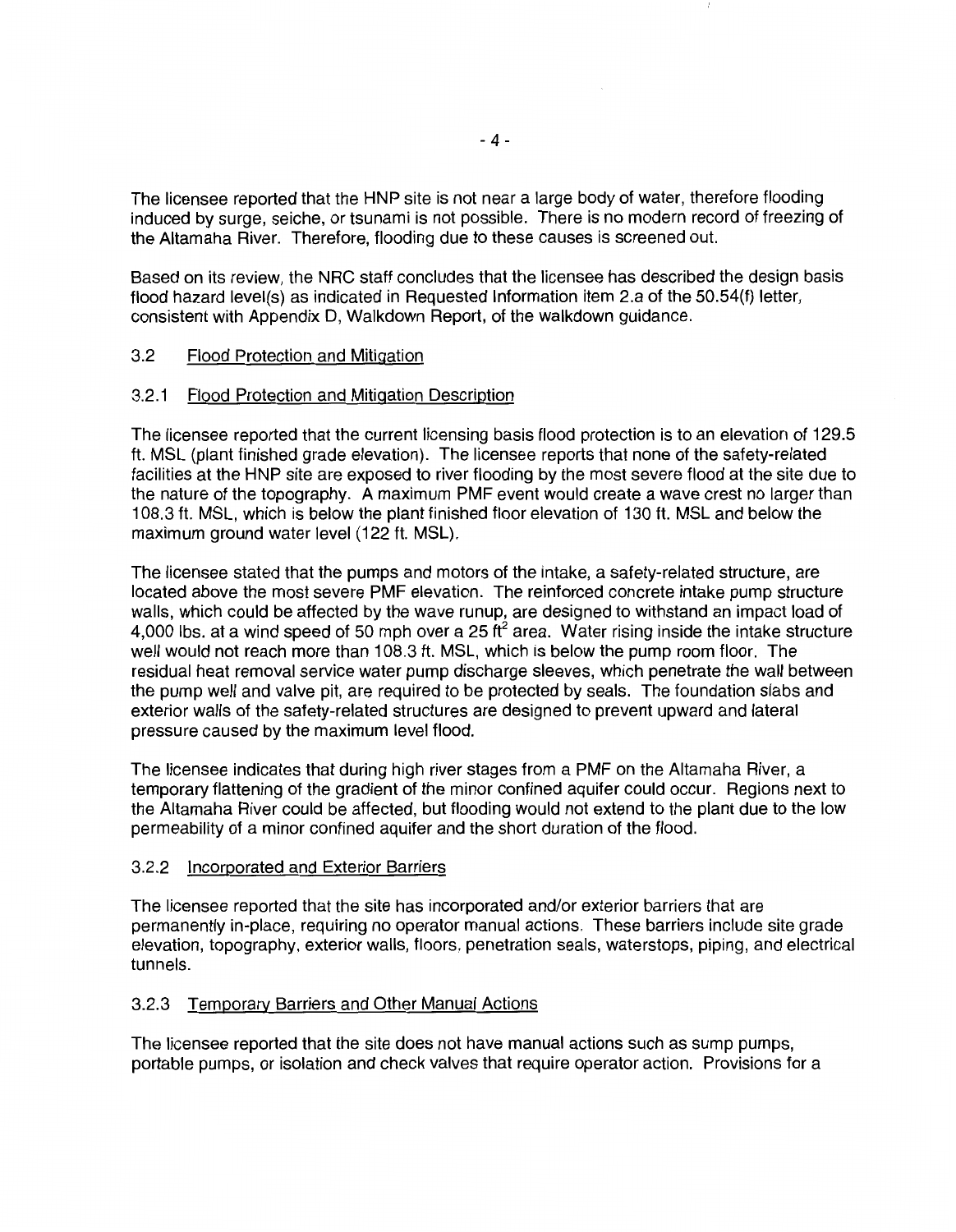temporary sandbagging barrier existed in the HNP site's procedure 34AB-Y22-002-0, but a simulation by the licensee revealed that sandbagging was not needed and was subsequently removed from the operating procedure as discussed below in Section 3.2.4.

#### 3.2.4 Reasonable Simulation and Results

The licensee performed a simulation of sandbagging the Intake as part of the walkdown process. After the sandbagging simulation, the licensee determined that sandbagging was not necessary, and the procedures have been revised to remove this requirement. Currently, HNP Units 1 and 2 do not rely on sandbagging or any other temporary measure for flood hazard protection.

#### 3.2.5 Conclusion

Based on the NRC staff's review, the licensee appears to have described protection and mitigation features as requested in the 50.54(f) letter and consistent with the walkdown guidance.

# 3.3 Warning Systems

The licensee indicated that several design features exist to warn operators in advance of potential flooding prior to affecting safety-related equipment. The licensee stated that these features include control room annunciation of high water level in drain sumps associated with various tunnels and compartments through which system piping is routed. The warning systems are designed to detect water accumulating from internal pipe leaks and breaks. Based on its review, the NRC staff concludes that the licensee has provided information to describe any warning systems as indicated in Requested Information item 2.c of the 50.54(f) letter, consistent with Appendix D, Walkdown Report, of the walkdown guidance.

## 3.4 Effectiveness of Flood Protection Features

The licensee concluded that none of the safety-related facilities at the HNP site are susceptible to flooding by the most severe external flood at the site. The intake structure, which is designed to preclude flooding by the PMF, is the lowest elevation Category I structure, system or component. The licensee indicated that the Unit 1 and 2 power blocks and intake structure are protected from external flooding by design, rather than reliance on mitigation measures.

The licensee stated that the onsite Independent Spent Fuel Storage Installation (ISFSI) is susceptible to flooding from a local PMP. Flooding of the ISFSI from a PMP event could cause the air cooling vents of the ISFSI to be submerged for several hours.

Based on the NRC staff's review, the licensee appears to have discussed the effectiveness of flood protection features as requested in the 50.54(f) letter and consistent with the walkdown guidance.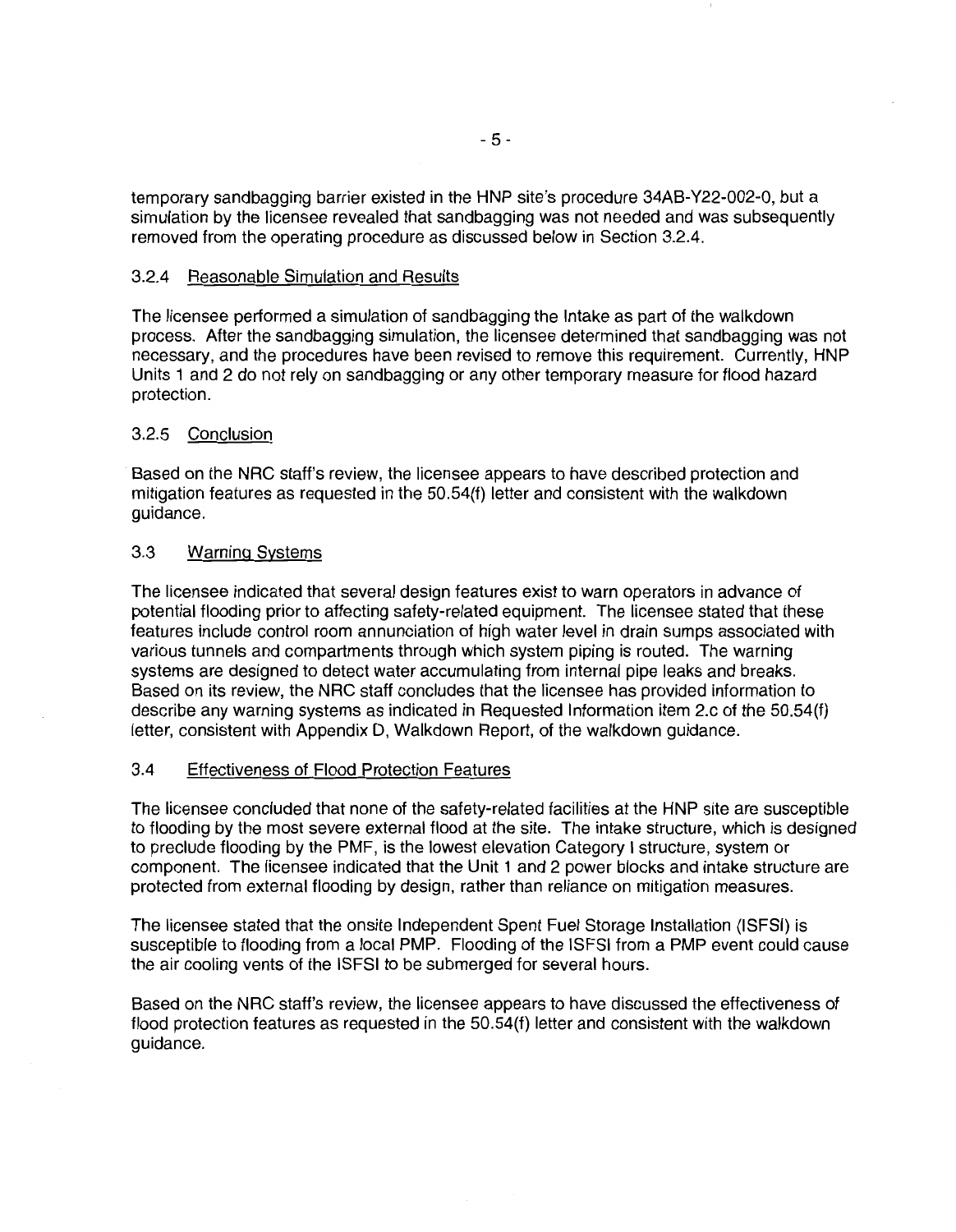# 3.5 Walkdown Methodology

By letter dated June 8, 2012,<sup>9</sup> the licensee responded to the 50.54(f) letter that it intended to utilize the NRC endorsed walkdown guidelines contained in NEI 12-07, "Guidelines for Performing Verification Walkdowns of Plant Flood Protection Features."<sup>10</sup> The licensee's walkdown submittal dated November 27, 2012, as supplemented, indicated that the licensee implemented the walkdowns consistent with the intent of the guidance provided in NEI 12-07. The licensee did not identify any exceptions from NEI 12-07.

Based on the NRC staff's review, the licensee appears to have presented information related to the implementation of the walkdown process as requested in the 50.54(f) letter and consistent with the walkdown guidance.

# 3.6 Walkdown Results

# 3.6.1 Walkdown Scope

The licensee performed walkdowns of 39 flood protection features including sump pumps, doors, penetration seals, walls, floors, drains, topography, and structures. The licensee noted the following conditions identified during the walkdown: deteriorated door seals and thresholds, drainage issues, electrical conduit and piping seal issues, preventative maintenance issues, staining on walls. The licensee indicated that they evaluated these conditions during the flood walkdowns in accordance with station processes and entered them into the CAP. The licensee used acceptance criteria consistent with the intent of NEI 12-07.

# 3.6.2 Licensee evaluation of flood protection effectiveness, key findings, and identified deficiencies

The licensee performed an evaluation of the overall effectiveness of the plant's flood protection features. The licensee concluded that none of the safety-related facilities at the HNP site are susceptible to flooding by the most severe external flood at the site.

The licensee indicated that no operator actions or instrumentation are credited to protect the plant from external flooding of the HNP site. The licensee cited HNP procedure 34AB-Y22-002-0 titled "Naturally Occurring Phenomena" as the appropriate guidance for preparing a plant to withstand the effects of a potential flooding event. The licensee revised this procedure to include instructions for a PMF and a PMP event.

NEI 12-07 defines a deficiency as follows: "a deficiency exists when a flood protection feature is unable to perform its intended function when subject to a design basis flooding hazard." The licensee identified deficiencies during the course of the flood walkdowns. The licensee identified six deficiencies as described below in Section 3.6.5 and entered these into the CAP.

ADAMS Accession No. ML12163A253

<sup>&</sup>lt;sup>10</sup> ADAMS Accession No. ML12173A215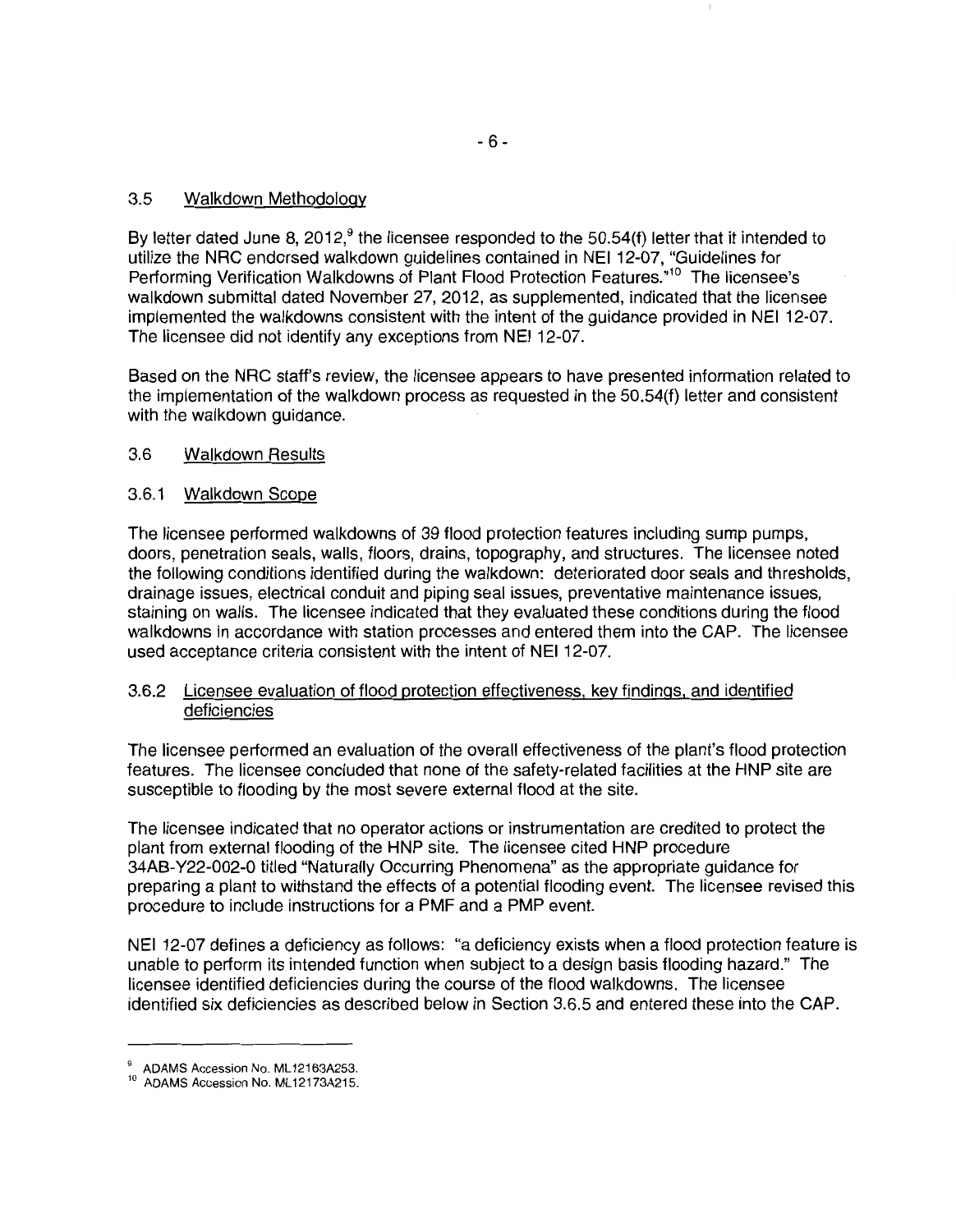All deficiencies were scheduled to be dispositioned on or before April 30, 2014.

#### 3.6.3 Flood Protection and Mitigation Enhancements

The licensee has not implemented or planned any flood protection or mitigation enhancements.

#### 3.6.4 Planned or newly installed features

The licensee determined that no changes were necessary by the flood walkdowns.

#### 3.6.5 Deficiencies Noted and Actions Taken or Planned to Address

The licensee noted deficiencies associated with the following features:

- Penetration seals for sump pump discharge;
- Penetration seals for Residual Heat Removal Service Water piping;
- Sump pump siphoning;
- Intake structure area pull boxes; and,
- Independent Spent Fuel Storage Installation area and topography (includes two separate items)

Condition reports were written for 65 degraded items with the six listed above as deficiencies entered into the CAP for disposition during the walkdown.

#### 3.6.6 Staff Analysis of Walkdowns

The NRC staff reviewed the licensee walkdown report dated November 27, 2012, and supplemental letter dated September 23, 2013. The licensee verified that external flooding protection and mitigation features at the HNP site were in place, functional, and maintained. Six deficiencies were identified and scheduled to be addressed in the CAP. The licensee stated that interim compensatory measures have been developed to address the occurrence of a PMF event at the Intake Structure valve pit and a PMP event at the ISFSI facility. The licensee confirmed that the flood walkdowns indicated that the HNP site is a "dry site" that is protected from design basis floods including the flood hazard posed by groundwater ingress, a probable maximum precipitation (PMP) event, a probable maximum precipitation flood event (PMF) on the Altamaha River, and the breaching of three major upstream dams. The licensee concluded that in most cases the plant is protected from design basis flood events, but the site is susceptible to the external ingress of groundwater.

The HNP site is built above the maximum estimated PMF crest wave elevation. The licensee indicates that safety-related SSCs do not require in-room water detection systems specifically for external flooding. Therefore, water detection and warning systems are not relied upon in the CLB for flood hazard protection. However, the licensee notes warning systems designed to detect water accumulating from internal pipe leaks and breaks but indicates that these features are outside the scope of NTTF Recommendation 2.3 (see section 3.3 above).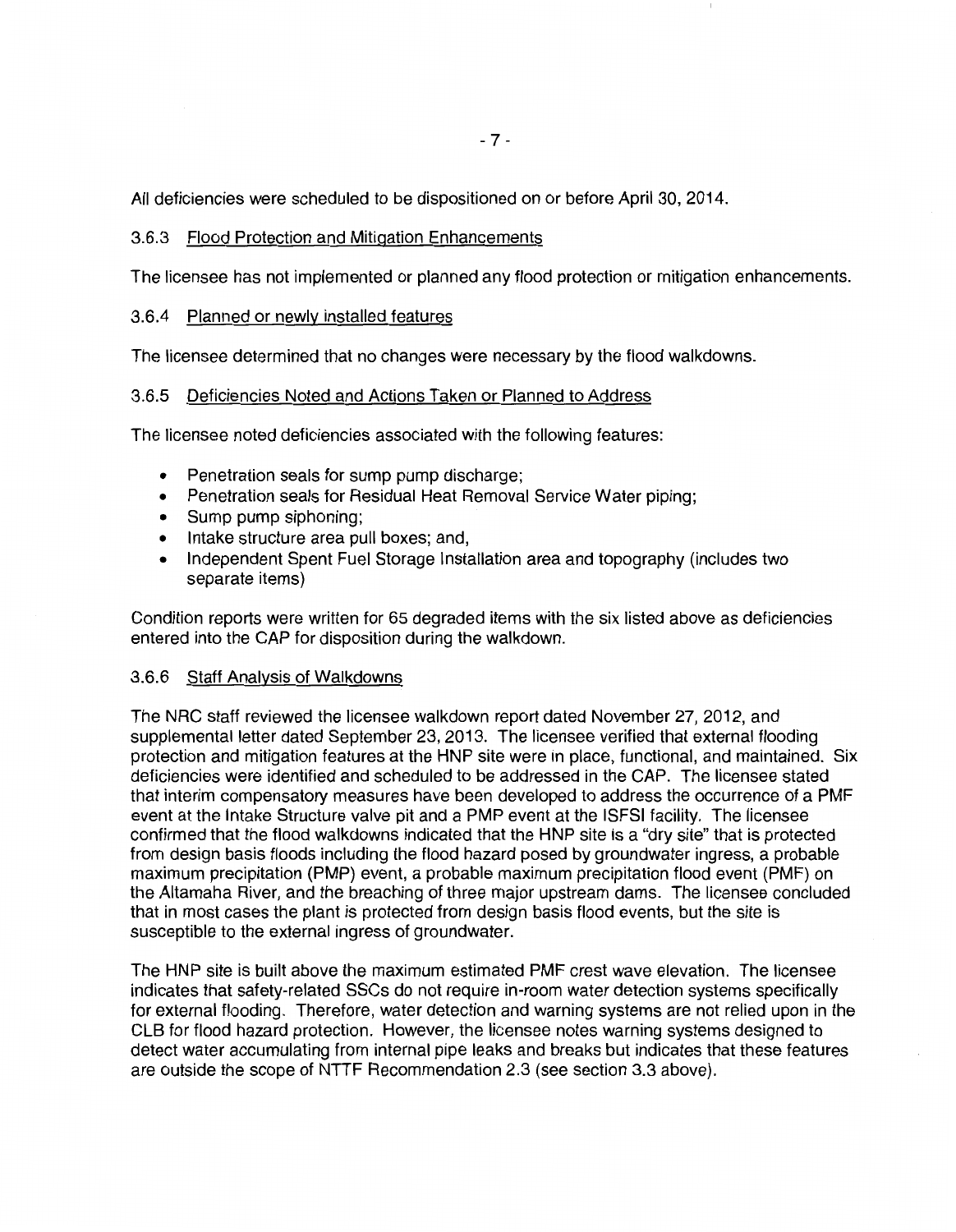The licensee reported that of 65 degraded conditions identified during the walkdown, 39 condition reports were written against flood protection features and 26 were written against APM features. The licensee generated condition reports for the following: deteriorated exterior door seals and thresholds, issues with exterior drainage features, issues with piping and electrical conduit seals, issues with preventative maintenance procedures, and staining on walls. The licensee recorded the available physical margin (APM) for each feature inspected that was not identified as a credited flood protection feature. The licensee calculated APM using the older approach in which the APM value equaled the physical difference between the high point of the flood source and the lowest groundwater ingress point feature. The licensee will discuss the resultant hydrologic force, if any, in their responses to NTTF Recommendation 2.1.

The licensee performed a reasonable simulation of sandbagging at the intake as part of the walkdown process. The licensee determined from the simulation that sandbagging was not necessary and therefore removed this requirement from their flood mitigation procedure.

Based on the NRC staff's review, the licensee appears to have provided results of the walkdown and described any other planned or newly installed flood protection systems or flood mitigation measures as requested in the 50.54(f) letter and consistent with the walkdown guidance. Based on the information provided in the licensee's submittals, the NRC staff concludes that the licensee's implementation of the walkdown process meets the intent of the walkdown guidance.

## 3.6. 7 Available Physical Margin

NRC staff issued a request for additional information (RAI) to the licensee regarding the available physical margin (APM) dated December 23, 2013<sup>11</sup>. The licensee responded with a letter dated January  $29, 2014^{12}$ . The licensee has reviewed their APM determination process, and entered any unknown APMs into their CAP. The NRC Staff reviewed the response, and concluded that the licensee met the intent of the APM determination per NEI 12-07.

Based on the NRC staff's review, the licensee appears to have documented the information requested for any cliff-edge effects, as requested in the 50.54(f) letter and consistent with the walkdown guidance. Further, the NRC staff reviewed the response, and concludes that the licensee met the intent of the APM determination per NEI 12-07.

## 3.7 NRC Oversight

## 3.7.1 Independent Verification by Resident Inspectors

On June 27,2012, the NRC issued Temporary Instruction (TI) 2515/187 "Inspection of Near-Term Task Force Recommendation 2.3 Flooding Walkdowns." In accordance with the Tl, NRC

<sup>&</sup>lt;sup>11</sup> ADAMS Accession No. ML13325A891.

<sup>&</sup>lt;sup>12</sup> ADAMS Accession No. ML14030A255.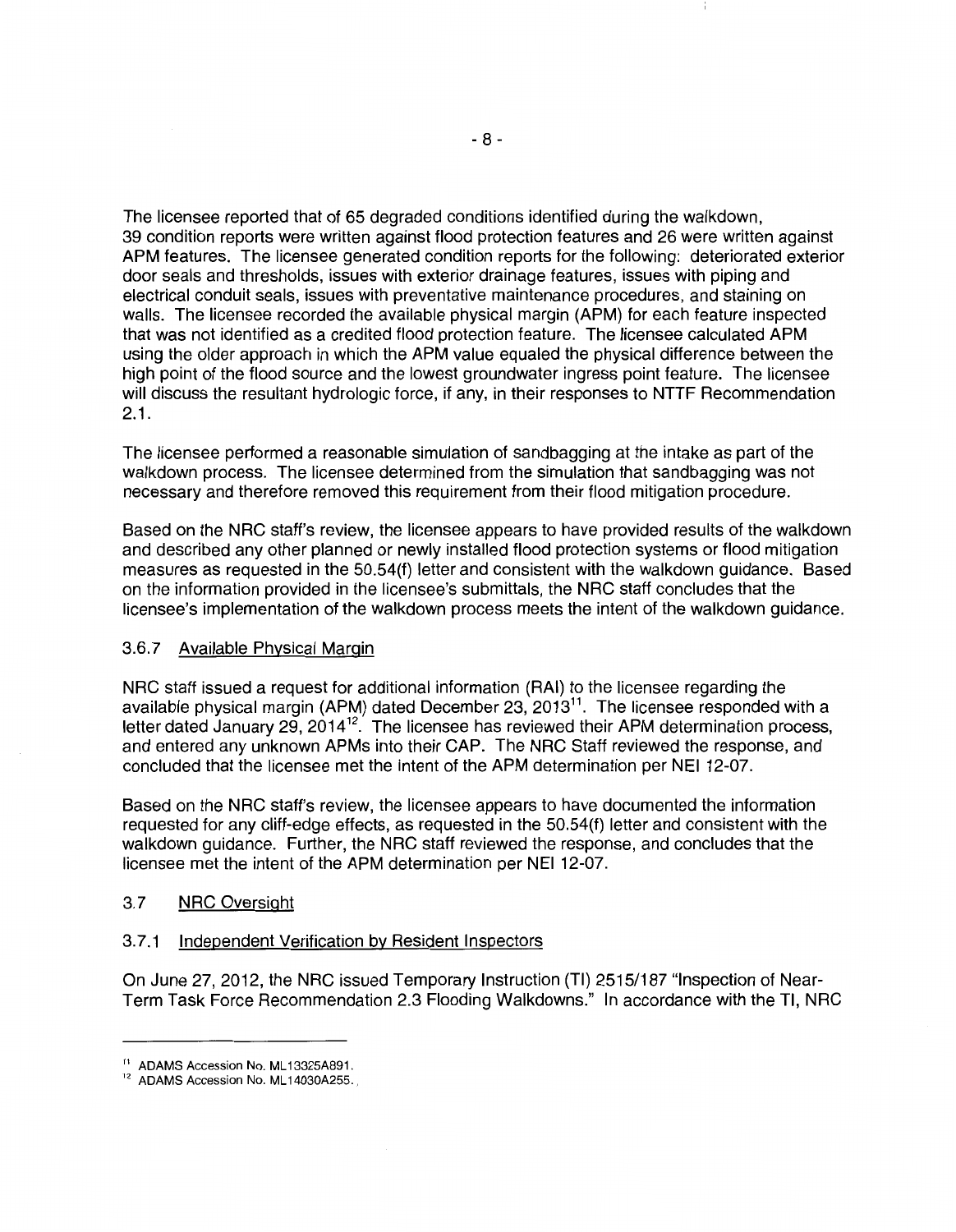inspectors independently verified that the HNP licensee implemented the flooding walkdowns consistent with the intent of the walkdown guidance. Additionally, the inspectors independently performed walkdowns of a sample of flood protection features. The inspection report dated January 28, 2013<sup>13</sup>, documents the results of this inspection. No findings of significance were identified.

# 4.0 SSCS NOT WALKED DOWN

The licensee identified restricted access and inaccessible features.

# 4.1 Restricted Access

Subsequent to the initial walkdown report dated November 27, 2012, the licensee performed walkdowns of restricted access features, and provided a supplemental response dated September 23, 2013, documenting the results.

In the September 23, 2013, supplemental response, the licensee indicated that walkdowns of the restricted access items were completed. In this supplement, the licensee subdivided HNP-F-2012-008-00 (penetrations) into multiple sub items, two of which were reclassified as inaccessible (HNP-F-2012-008-00 Q7 Feature 8, Question 7, Item 2 and HNP-F-2012-008-00 Q7 Feature 8, Question 7, Item 3). These penetrations are covered by steel plates which would require destructive removal.

In lieu of inspection, the license noted a minimal amount of discoloration below the HNP-F-2012-008-00 Q7 Feature 8, Question 7, Item 2 plate and determined this to be a legacy issue with no further action necessary. In a discussion of HNP-F-2012-008-00 Q7 Feature 8, Question 7, Item 3, the licensee stated that the penetrations in the associated (Unit 1 Reactor Building East) wall were sealed at the time of construction with membrane seals in the penetration sleeve and planned no further action.

In the September 23, 2013, supplemental response, the licensee stated that feature HNP-F-2012-01 0-00 was incorrectly listed as restricted access in the initial walkdown report submitted on November 27, 2012, and that the feature was inspected on September 13, 2012, and found to be appropriately sealed. The licensee indicated that feature HNP-F-2012-014-00 was inspected on March 21, 2013, and that the penetrations were found to be appropriately sealed. Feature, HNP-F-2012-014-00, are conduit penetrations in Unit 1 and 2 located behind the junction box which is mounted flush with the wall or very close to the wall preventing inspection.

## 4.2 Inaccessible Features

The licensee identified waterstops as inaccessible features since they are considered to be incorporated flood barriers and are not directly observable. Sub items of feature HNP-F-2012-

<sup>&</sup>lt;sup>13</sup> ADAMS Accession No. ML13028A342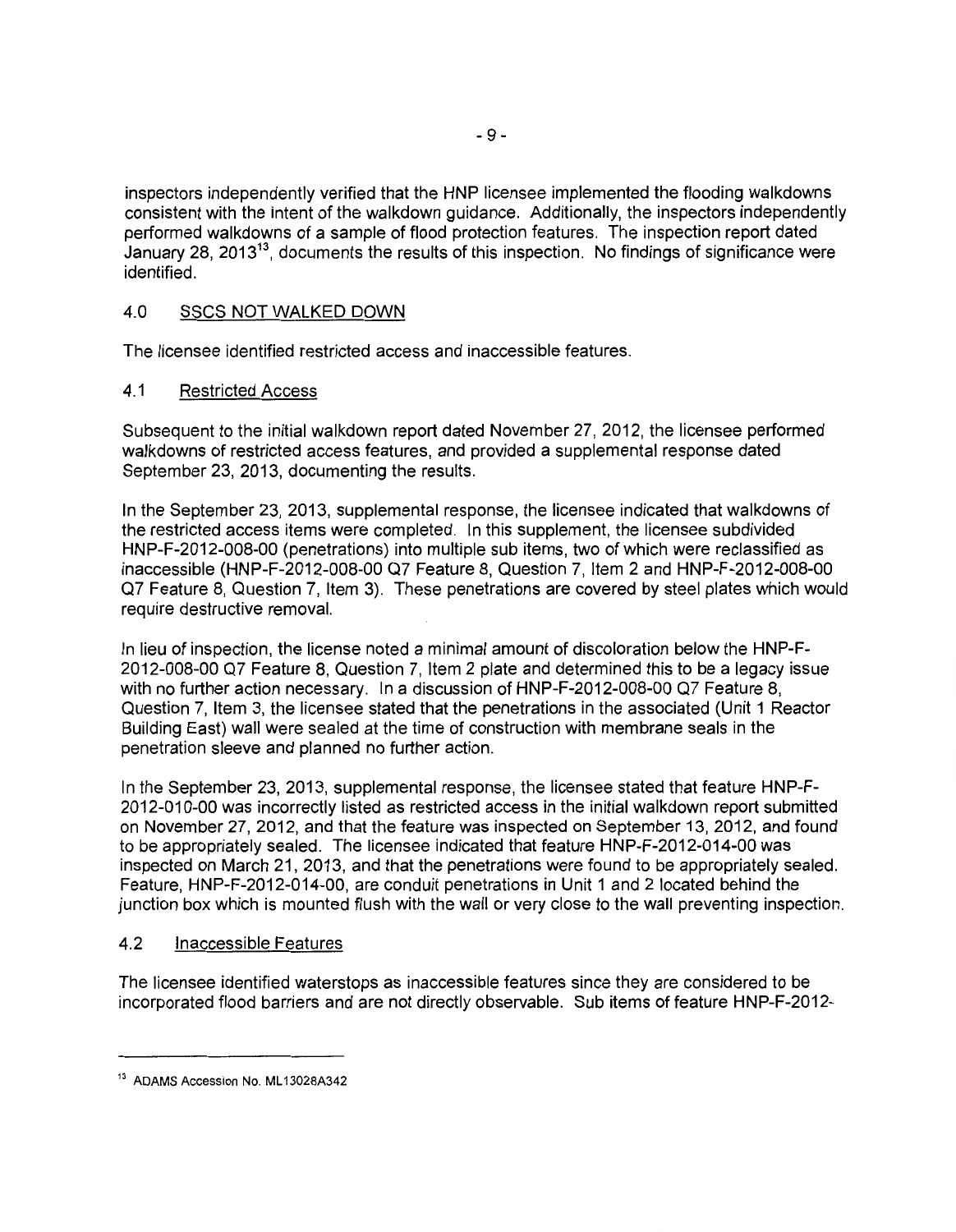008-00 were reclassified as inaccessible with reasonable assurance as described above in Section 4.1.

The licensee provided a basis for reasonable assurance that inaccessible access features are available and will perform credited functions. The licensee deduced the waterstops to be functioning as designed when the walls and seismic joints were observed to be dry. The licensee did not evaluate the aggregate effect of potential loss of more than one inaccessible feature.

# 5.0 CONCLUSION

The NRC staff concludes that the licensee's implementation of flooding walkdown methodology meets the intent of the walkdown guidance. The NRC staff concludes that the licensee, through the implementation of the walkdown guidance activities and, in accordance with plant processes and procedures, verified the plant configuration with the current flooding licensing basis; addressed degraded, nonconforming, or unanalyzed flooding conditions; and verified the adequacy of monitoring and maintenance programs for protective features. Furthermore, the NRC staff notes that no immediate safety concerns were identified. The NRC staff reviewed the information provided and determined that sufficient information was provided to be responsive to Enclosure 4 of the 50.54(f) letter.